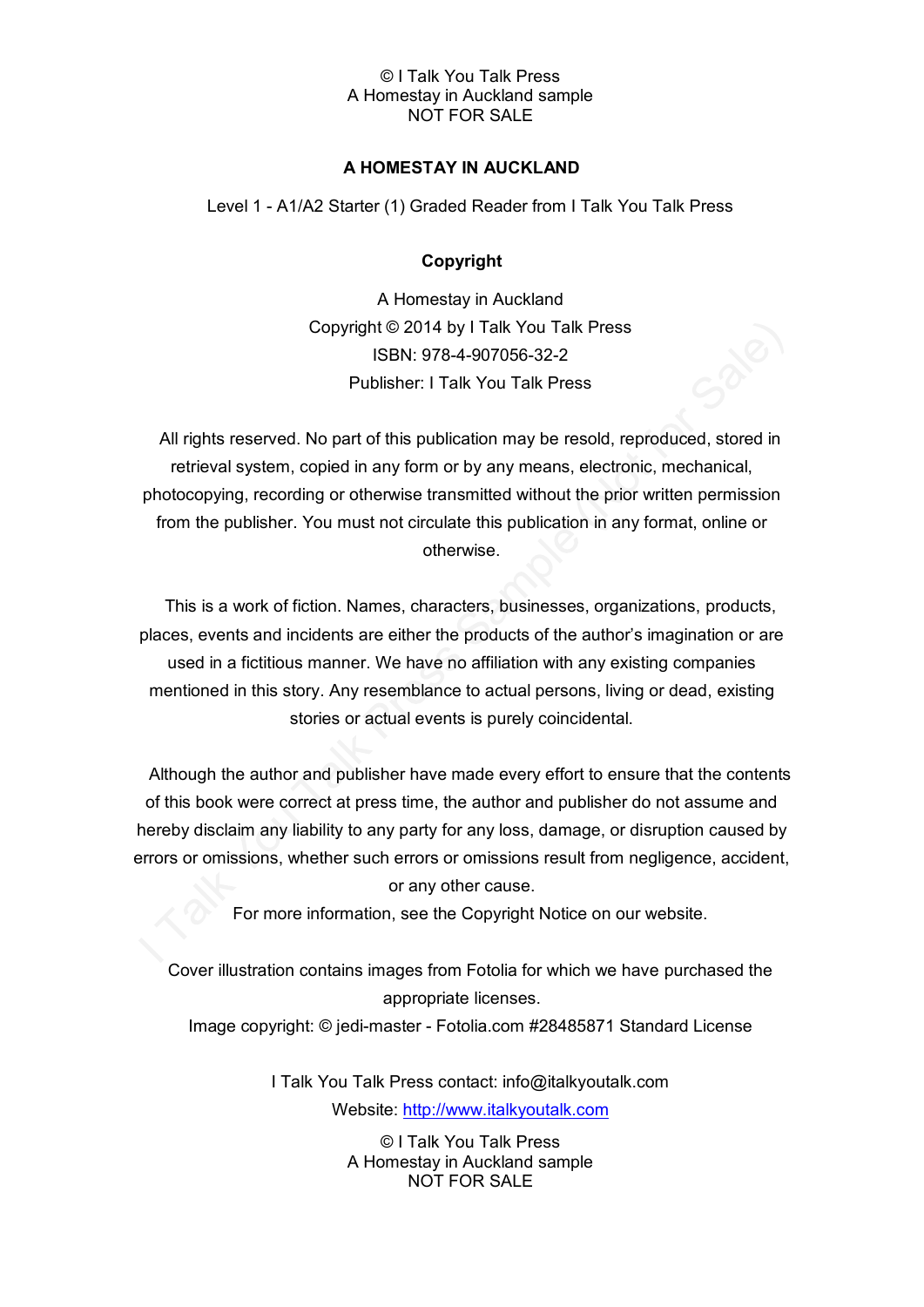## **Introduction**

The words in **bold** are useful homestay phrases.

You might hear these phrases, and you can use some of these phrases when you go on a homestay.

Erina Adachi is a university student from Nagoya. She is nineteen years old. She studies English at university.

It is August. Erina is going on a homestay next week. She is going to New Zealand. She is going to stay with a host family in Auckland for two weeks. She is going to study at a language school in the city. Then, she is going to travel for four days. She is going to Queenstown.

# **1. A letter to the host family**

Erina is excited. This morning, the homestay company sent her information about her host family. She reads the information. There is an email address.

*I will send an email,* thinks Erina. It is good manners to send a mail or a letter to the host family before the homestay.

She goes to her desk, and switches on her computer. She opens a new email, types in the host family's email address, and writes an email.

*---Dear Mr and Mrs Williams, and Joanne,*

*My name is Erina Adachi. I will be staying with you for two weeks. I will arrive next Sunday.* 

*It's my first time to leave Japan, and I'm very excited, but a little nervous.* 

*I'd like to tell you a little about myself. I am 19 years old, and I live in Nagoya. I am a university student. I study English at university. There are 4 people in my family - my father, mother, younger brother and me. In my free time, I enjoy running. Last year, I ran my first marathon. I also like reading and listening to music.*

*How is the weather in Auckland now? Do I need to bring warm clothes? In Nagoya, it is summer, so it is very hot. I'm looking forward to meeting you next week.* 

*From Erina Adachi.---*

The next day, Erina got this reply from the Williams family.

*---Dear Erina,*

*Thank you very much for your email. We hope you will have a wonderful time in New Zealand.*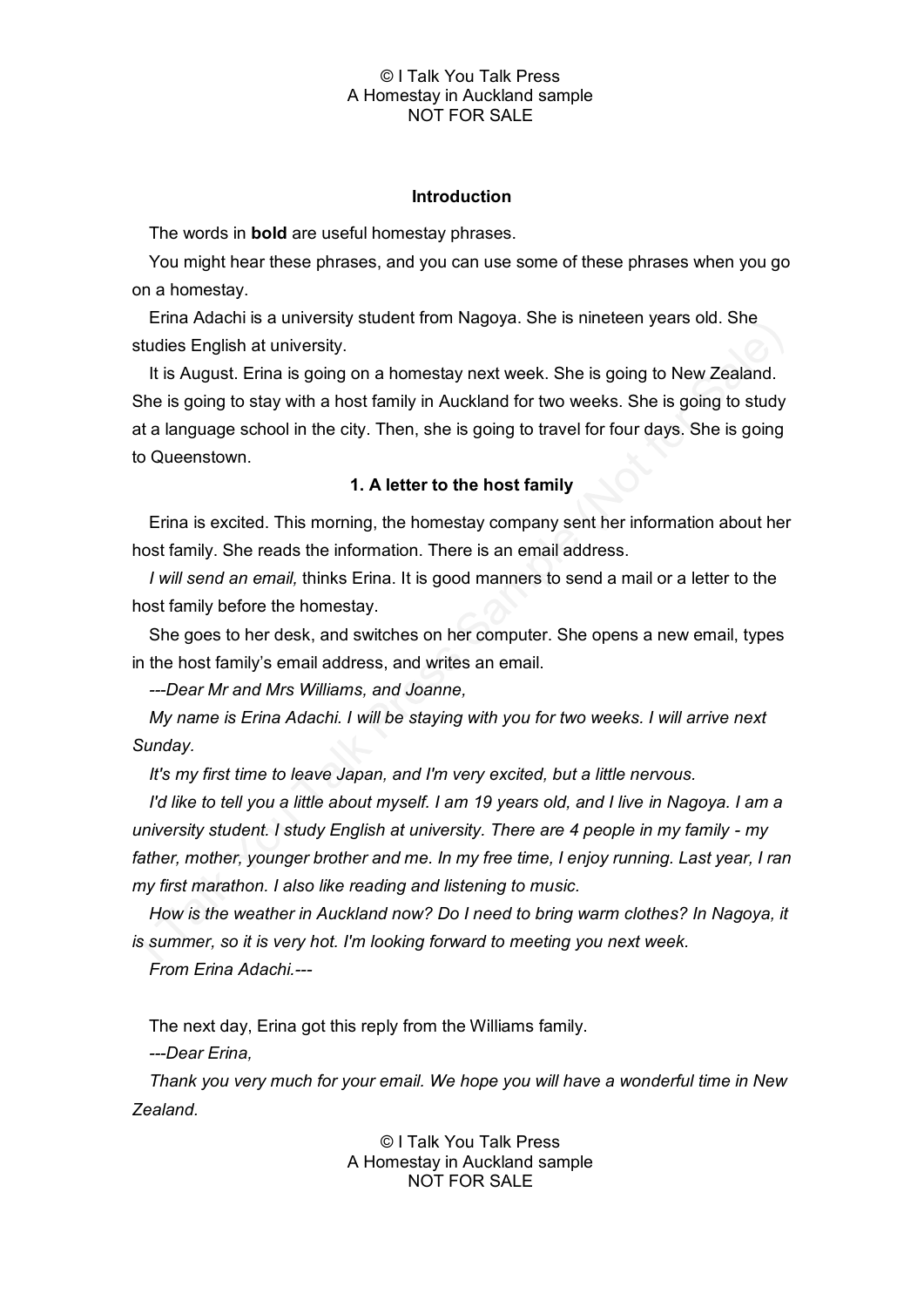*It is cool in August in Auckland. The daytime temperature is about 15 degrees, so you will need to bring some warm clothes.* 

*Our daughter, Joanne, is very interested in Japan. She is studying Japanese. She is looking forward to talking to you. She will ask you many questions about Japan and Japanese culture!*

*We will meet you at the airport on Sunday. We will wait for you near the exit. We are looking forward to meeting you! Have a pleasant flight to NZ.* 

*From Kath, Ted and Joanne Williams---*

Erina reads the email again. *Joanne likes Japanese culture,* she thinks. *I hope I can answer all of her questions in English!*

### **2. Arrival**

The flight to Auckland from Narita is long. It takes about eleven hours.

Erina is sitting next to the window. The aeroplane is landing. She is very excited.

The flight attendant makes an announcement. She says, "Welcome to Auckland. The local time is 8:15 am."

Erina looks at her watch. It says 5:15 am. She is surprised. Then she remembers. *There is a time difference between New Zealand and Japan. I must change my watch!*

Erina gets off the plane and goes through immigration. Then she picks up her suitcase and waits in the line for customs and agriculture. Finally everything is finished, and she goes out into the arrivals hall.

*Where are Mr and Mrs Williams?* she thinks. She looks around. There are so many people!

Then she sees a man and a woman. The man is holding a large piece of paper. On the paper it says, "Erina Adachi".

Erina walks over to them.

"**Excuse me, are you** Mr and Mrs Williams?" she asks.

"Yes. Are you Erina?" asks Mrs Williams.

"Yes!"

"Welcome to New Zealand!" says Mrs Williams. They shake hands. "**Please call me** Kath."

"And please call me Ted," says Mr Williams.

"Thank you," says Erina.

Ted takes Erina's suitcase.